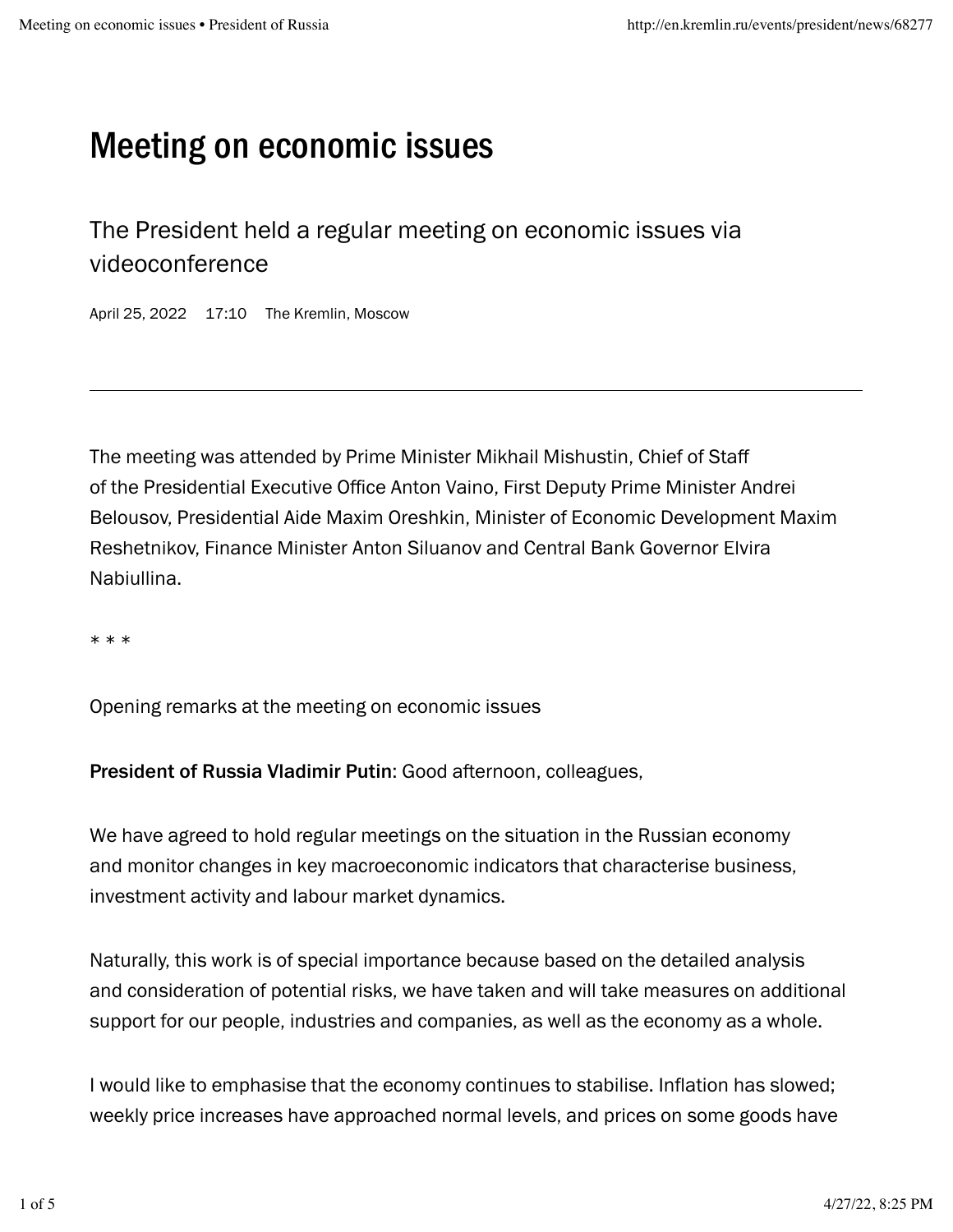started dropping.

Analysts believe that two major factors are playing a role in this: the currency market situation, where the ruble has been rapidly growing stronger again, and the second factor, the consumer demand dynamic. I would like to emphasise that after a surge in February and March, consumer activity has objectively declined.

It is very important not to lose control of the situation and to prevent a misbalance in economic dynamics. On the one hand, we need to ensure gradual normalisation of pricing dynamics, and on the other, it is essential to prevent a serious reduction in demand, which could lead to setbacks in the operation of companies and a decrease in budget revenues.

So, in the current situation, it is necessary to support domestic companies to enable them to increase the supply of goods and services. It is also important to encourage domestic demand and the purchasing power of the population.

In this respect, I would like to draw your attention to key, important factors like the employment rate and average income. As I have said more than once, we will judge the efficiency of our economic policy with these indicators.

I should note that the lower lending activity of the banking system is affecting the final demand. Commercial risk and growing interest rates are the reason. Everybody understands that. We know this.

Let me remind you that the key rate increase by the Central Bank was, however, justified and necessary to stabilise the banking sector and financial markets. The decision proved successful and the Bank of Russia is already lowering the key rate gradually, which will make loans cheaper. Other steps are possible based on the real situation in the sector, but this is the prerogative of the Central Bank.

It is important that the Government is also issuing directives to complement these measures. Special programmes to support key industries have been launched. Easy-term loans are available to backbone enterprises in industrial production, trade, agriculture, oil processing and construction. Companies in these industries are also eligible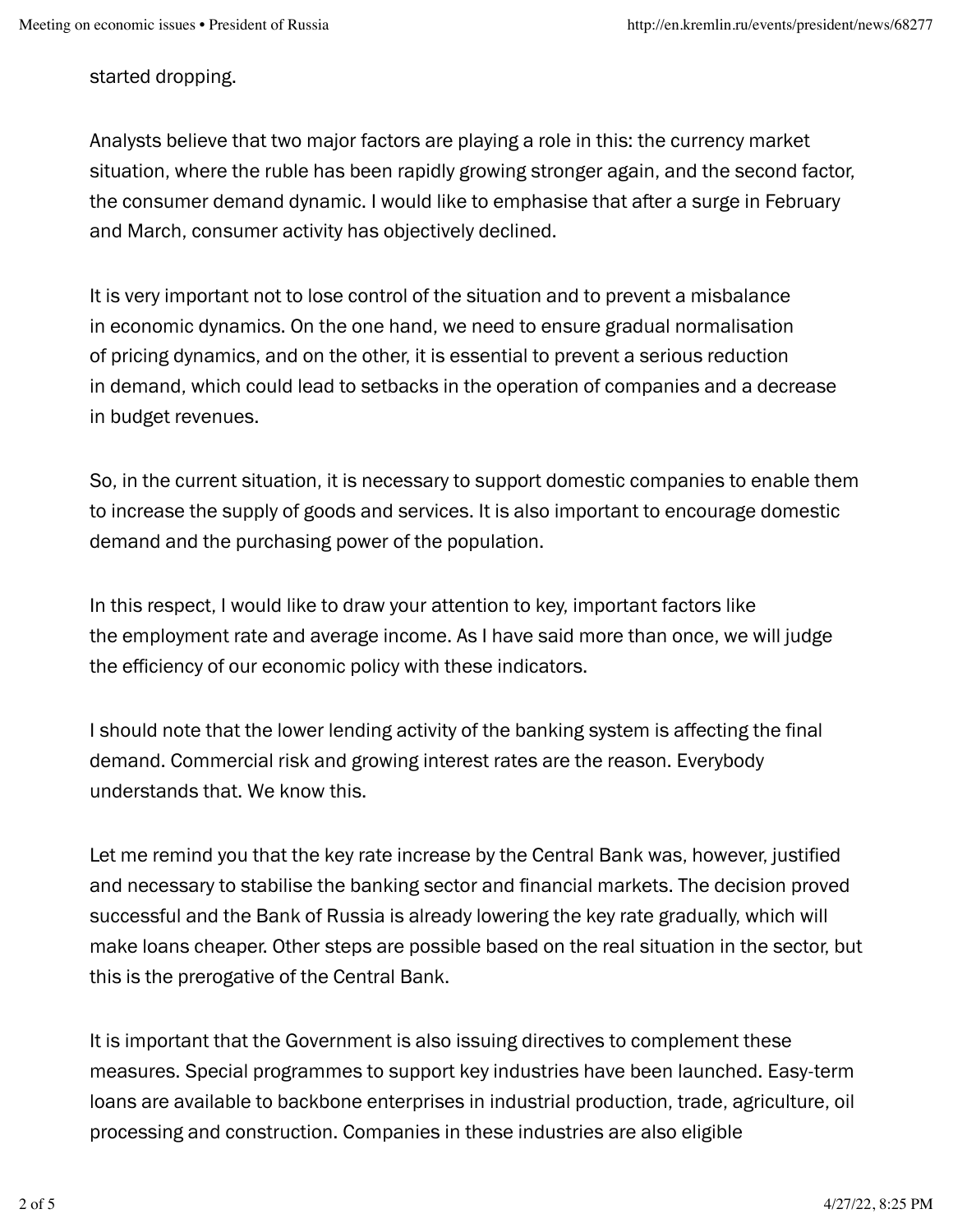for guarantees from VEB.RF worth a total of 800 billion rubles.

I would like to add that, despite the current challenges, we are keeping the easy-term mortgage programmes, including mortgages for families, with more funds allocated from the federal budget.

At the same time, I believe it is necessary to issue additional directives – primarily, with respect to mortgages. As we can see, the dynamic here is slower than the forecasts, and to make buying homes more accessible to people and stimulate real estate development in general, I propose lowering the easy-term mortgage rate from the recently set 12 percent to 9 percent per annum. Yes, we did recently set this interest rate at 12 percent but the overall situation is positive, which makes it possible to lower it. It is also necessary to extend the easy-term mortgage programme until the end of this year.

Next subject. Many companies are still experiencing a serious shortage of working capital that is used to purchase raw materials, components and services. This shortage must be compensated for. Our business colleagues always mention this at our industry-specific meetings. Therefore, I believe it is possible to introduce two new measures.

I propose expanding the guaranteed support programme by VEB beyond the backbone companies to provide support to other enterprises that do not have this status yet but that are already larger than small and medium-sized businesses and operate in the real sector. I should remind you as well that we already have some special support measures in place for smaller businesses. The VEB guarantees will account for up to 50 percent of a loan. I believe that the total value of the loans supported by this programme must be around 1.1 trillion rubles.

The second thing. I suggest granting a delay in insurance premium payments for companies that supply the domestic market with goods and services. We have talked at length about various support instruments such as a high Central Bank rate, as I mentioned. We have also talked about different support mechanisms for companies and sectors, but this is a systemic measure that covers almost all of the economy. I suggest suspending these payments for one year.

I would like to clarify right now that this measure would apply to all the companies I just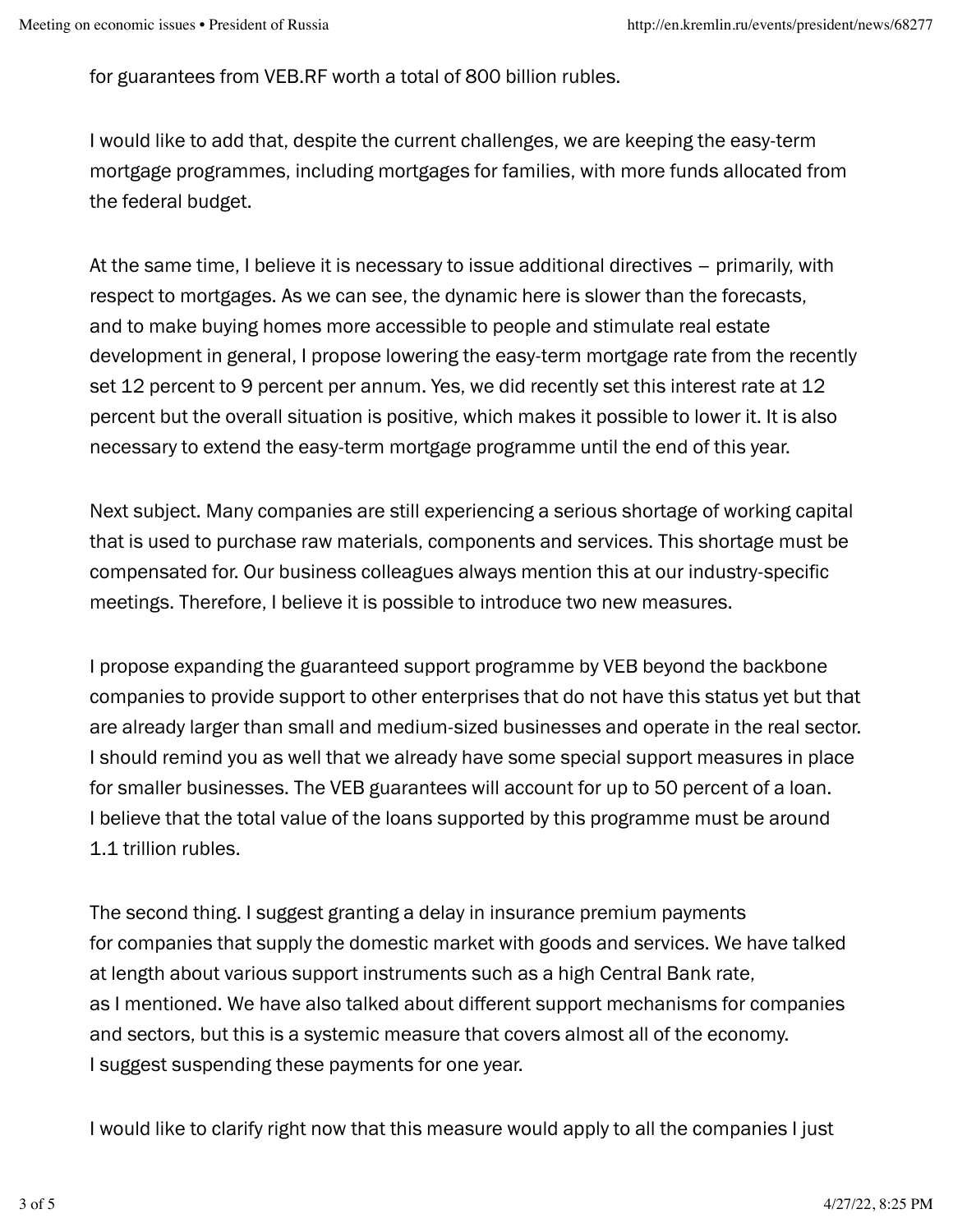mentioned. This list will not include exporters, financial and wholesale trade companies or public sector organisations. The Government will determine a precise list of the sectors included.

A grace period, for suspending these insurance payments, will cover the second quarter of this year. This grace period will also run through the third quarter for manufacturing companies.

We estimate that this measure will apply to over 2.8 million companies with almost 52 million workers. It will allow businesses to keep about 1.1 trillion rubles in the second quarter and another half a trillion rubles in the third quarter. These funds will work inside the economy, ensuring the production cycle. They will provide additional support for related companies, suppliers and contractors.

Let me repeat: insurance payments for the second and third quarters will have to be made starting in May 2023. Moreover, we can also think about additional preferences for manufacturing companies as regards payments in the third quarter. I will not go into detail right now, but it will be possible to do this if the employment and payroll funds are kept at June 1, 2022 levels.

I would like to ask the Government to draft detailed proposals on the criteria for these benefits based on the economic situation in general. I have special instructions for the Finance Ministry – to anticipate compensating for the shortfall in revenue in extrabudgetary funds. This must have enough money to ensure the confident operation of the healthcare and social support systems.

And, of course, I am instructing the Government, in cooperation with the Bank of Russia, to closely follow all developments and analyse the efficiency of the suggested mechanisms with a view to making adjustments whenever necessary.

Let's get down to discussing today's agenda.

Ms Nabiullina, go ahead please.

Publication status

Published in sections: [News](http://en.kremlin.ru/events/president/news), [Transcripts](http://en.kremlin.ru/events/president/transcripts)